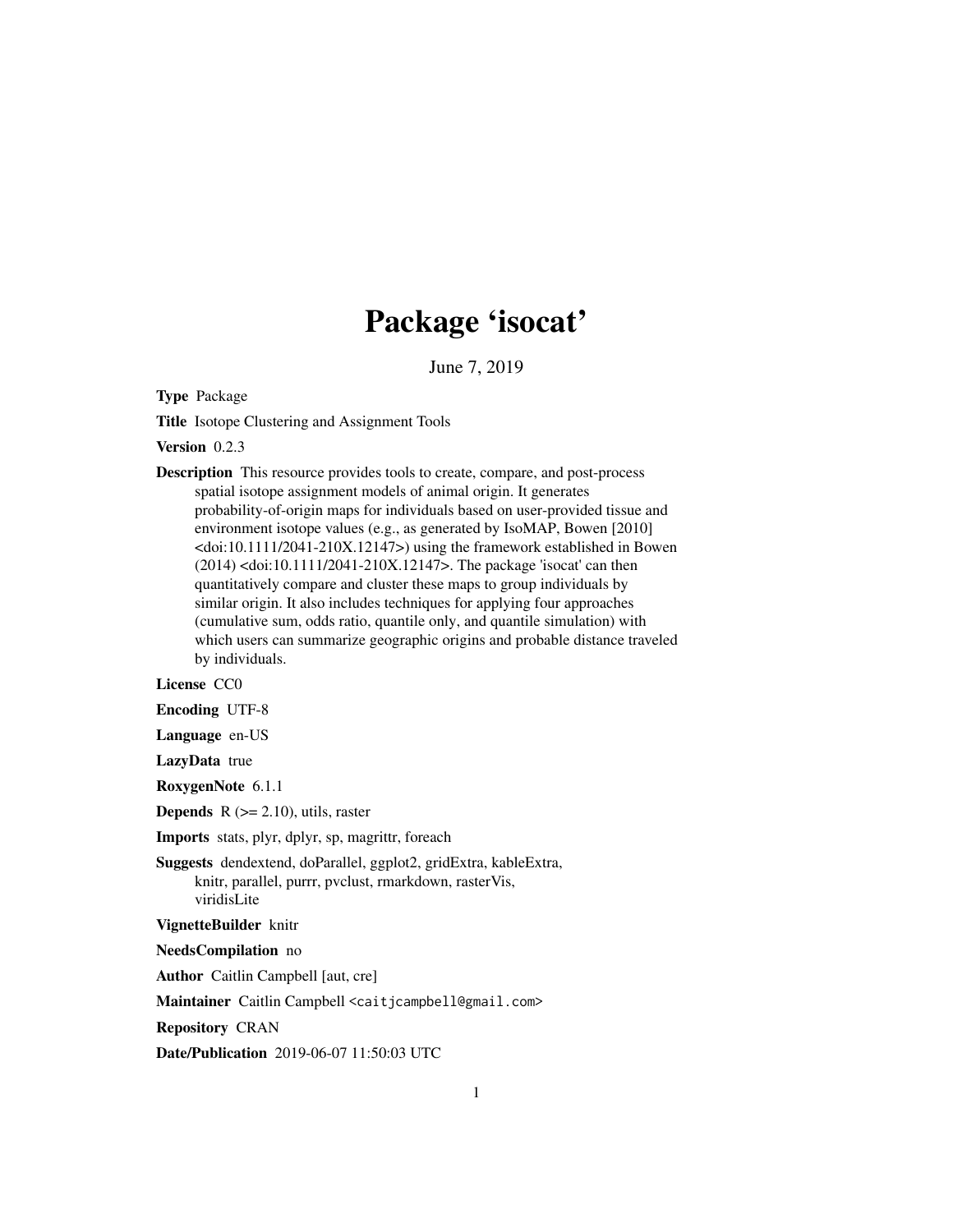### <span id="page-1-0"></span>R topics documented:

| Index | 18 |
|-------|----|

clusterSimmatrix *Hierarchical clustering analysis of similarity matrix*

#### Description

Function applies hierarchical clustering analysis to similarity matrix, such as one output by 'simmatrixMaker' function. Just a wrapper for pvclust. Output is a pvclust object.

#### Usage

```
clusterSimmatrix(simmatrix, dist_mthd = "correlation",
  hclust_mthd = "average", nBoot = 1000, nClusters = FALSE,
  r = \text{seq}(0.7, 1.4, \text{ by } = 0.1)
```
#### Arguments

| simmatrix   | symmetric similarity matrix object.                                                             |
|-------------|-------------------------------------------------------------------------------------------------|
| dist_mthd   | Distance measure to be used. Defaults to "correlation". See help(pyclust).                      |
| hclust_mthd | Method of clustering. Defaults to "average". See help(pvclust).                                 |
| nBoot       | number of bootstrap replications. Defaults to 1000. See help(pyclust).                          |
| nClusters   | number of clusters to run in parallel using 'doParallel'. Defaults to FALSE (non-<br>parallel). |
| r           | Relative size of bootstrap replications.                                                        |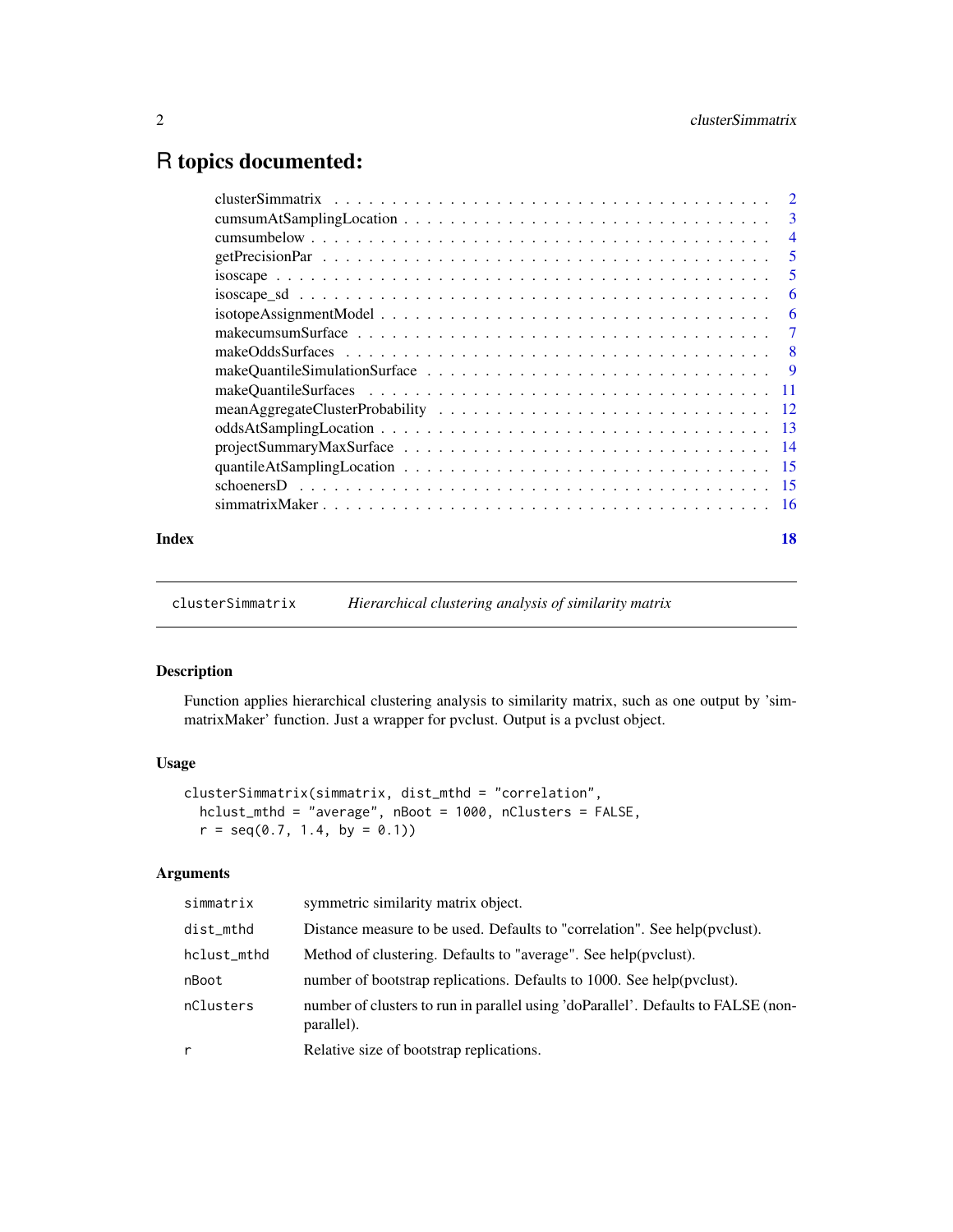#### <span id="page-2-0"></span>Examples

```
# Create probability-of-origin maps to compare.
myiso <- rasterFromXYZ(isoscape)
raster::plot(myiso)
myiso_sd <- rasterFromXYZ(isoscape_sd)
n \leq -5set.seed(42)
df <- data.frame(
         ID = LETTERS[1:n],isotopeValue = sample(-120:-40, n),SD\_indv = rep(5, n))
assignmentModels <- isotopeAssignmentModel(
                        ID = df$ID,
                        isotopeValue = df$isotopeValue,
                        SD_indv = df$SD_indv,
                        precip_raster = myiso,
                        precip_SD_raster = myiso_sd,
                        nClusters = FALSE
                        \lambdaraster::plot(assignmentModels)
# Compare maps with simmatrixMaker.
mymatrix <- simmatrixMaker(assignmentModels, nClusters = FALSE, csvSavePath = FALSE)
# Cluster similarity matrix.
clust_results <- clusterSimmatrix(mymatrix, dist_mthd = "correlation",
    hclust_mthd = "average", nBoot = 1000, nClusters = FALSE,
    r = \text{seq}(.7, 1.4, \text{by} = .1))
clust_results
```
cumsumAtSamplingLocation

*Cumulative sum at coordinates*

#### Description

Function estimates cumulative sum of all values in a surface below the value at a specified longitude and latitude.

#### Usage

cumsumAtSamplingLocation(indivraster, Lat, Lon)

#### Arguments

| indivraster | RasterLayer representing normalized probability of origin surface |
|-------------|-------------------------------------------------------------------|
| Lat         | Integer latitude                                                  |
| Lon         | Integer longitude                                                 |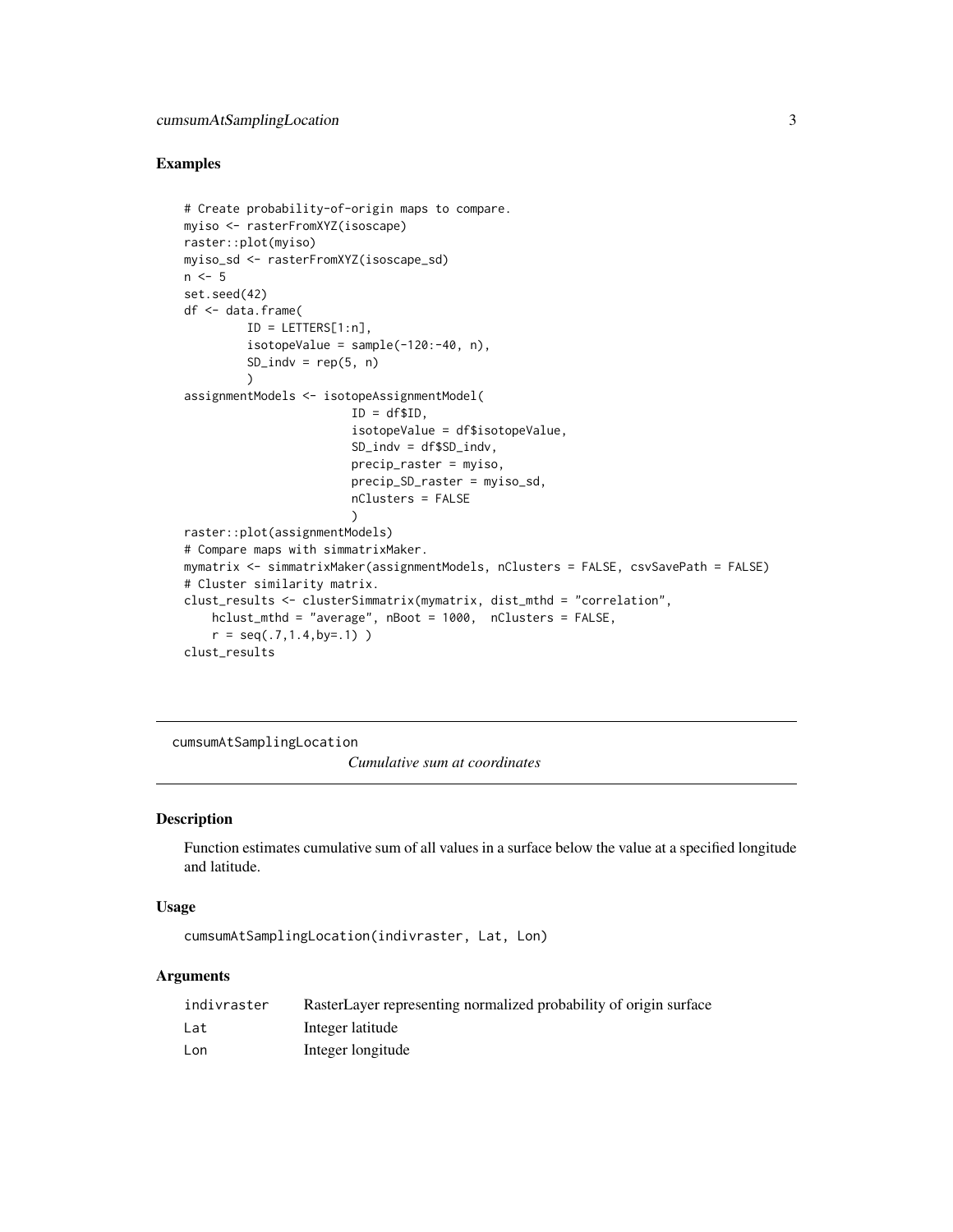#### Examples

```
# Generate example probability surface.
myiso <- raster::rasterFromXYZ(isoscape)
myiso_sd <- rasterFromXYZ(isoscape_sd)
exampleSurface <- isotopeAssignmentModel(
        ID = "A",isotopeValue = -100,
        SD\_indv = 5,
        precip_raster = myiso,
        precip_SD_raster = myiso_sd,
        nClusters = FALSE
        )
# Calculate odds ratio at specific point.
set.seed(1)
x <- sample( which( !is.na(exampleSurface[]) ), size = 1)
pt <- raster::xyFromCell(exampleSurface, x)
cumsumAtSamplingLocation(exampleSurface, Lat = pt[2], Lon = pt[1])
```
cumsumbelow *Cumulative sum below value*

#### Description

Function that calculates the cumulative sum of values less than or equal to a given value.

#### Usage

```
cumsumbelow(vals)
```
#### Arguments

vals Object of numeric or integer class.

#### Value

Returns list of values representing cumulative sum of 'val' values less than or equal to the input.

```
vals <- 1:10
cumsumbelow(vals)
```
<span id="page-3-0"></span>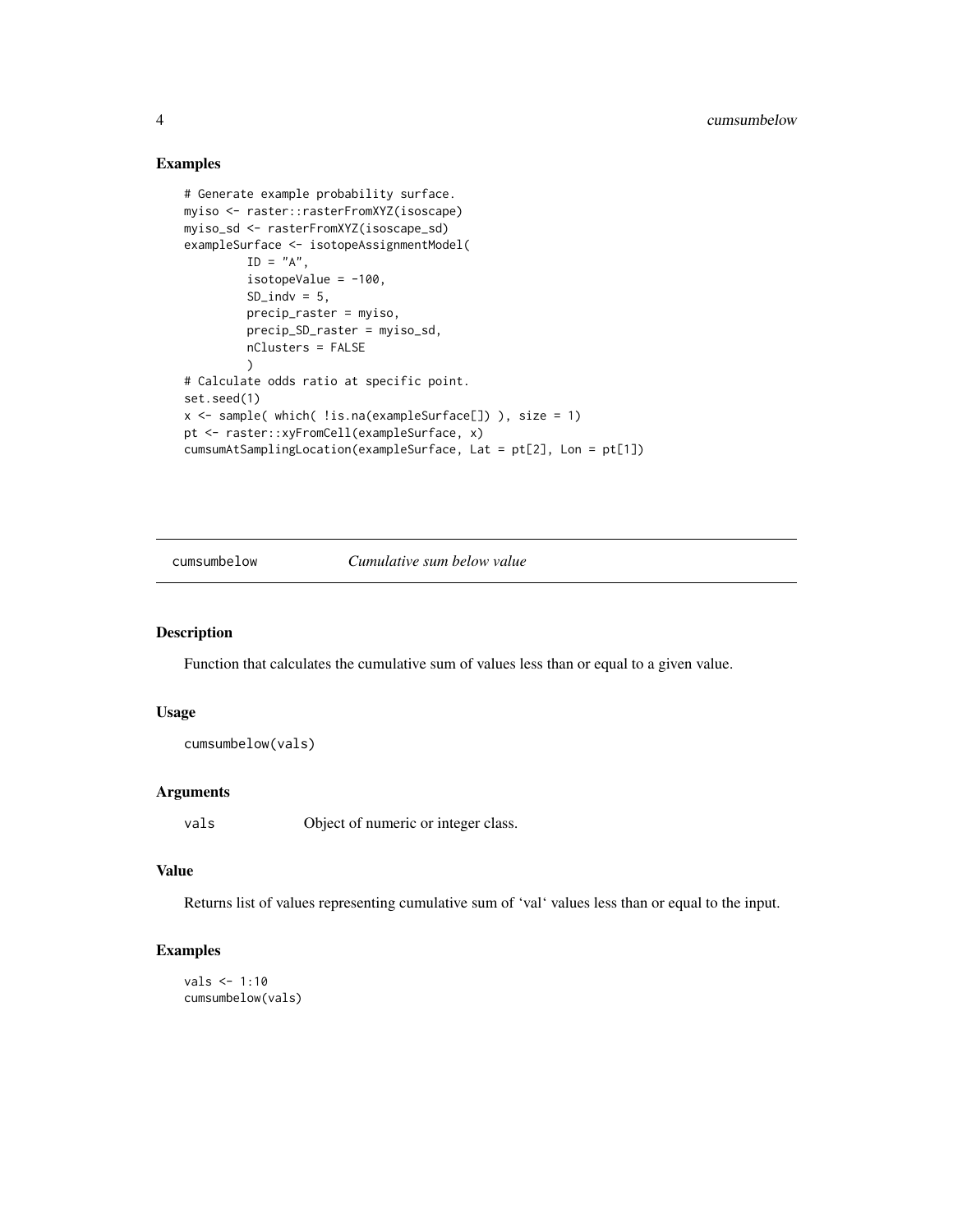<span id="page-4-0"></span>

#### Description

Function that counts cells (number and proportion) above given values.

#### Usage

```
getPrecisionPar(rasterstack, checkVals, method = FALSE, nCluster = 20)
```
#### Arguments

| rasterstack | RasterStack of probability surfaces                                                    |
|-------------|----------------------------------------------------------------------------------------|
| checkVals   | vector of numeric 'threshold' values against which to calculate precision              |
| method      | is FALSE by default. If character vector, appends a column recording 'method'<br>used. |
| nCluster    | is a numeric object specifying how many clusters to form and run in parallel.          |

#### Value

Returns a dataframe of precision values at given threshold.

isoscape *Example isoscape data*

#### Description

Example isoscape data

#### Usage

isoscape

#### Format

A dataframe containing 1800 observations, derived from a cropped raster object.

#### References

Campbell C. J. (2018) IsoMAP job 66100, Isoscapes Modeling, Analysis and Prediction (version 1.0). The IsoMAP Project. http://isomap.org

Bowen G. J., West J.B., Miller C. C., Zhao L. and Zhang T. (2018) IsoMAP: Isoscapes Modeling, Analysis and Prediction (version 1.0). IsoMAP job 66100, Caitlin J. Campbell. Isoscapes Modeling, Analysis and Prediction (version 1.0). The IsoMAP Project. http://isomap.org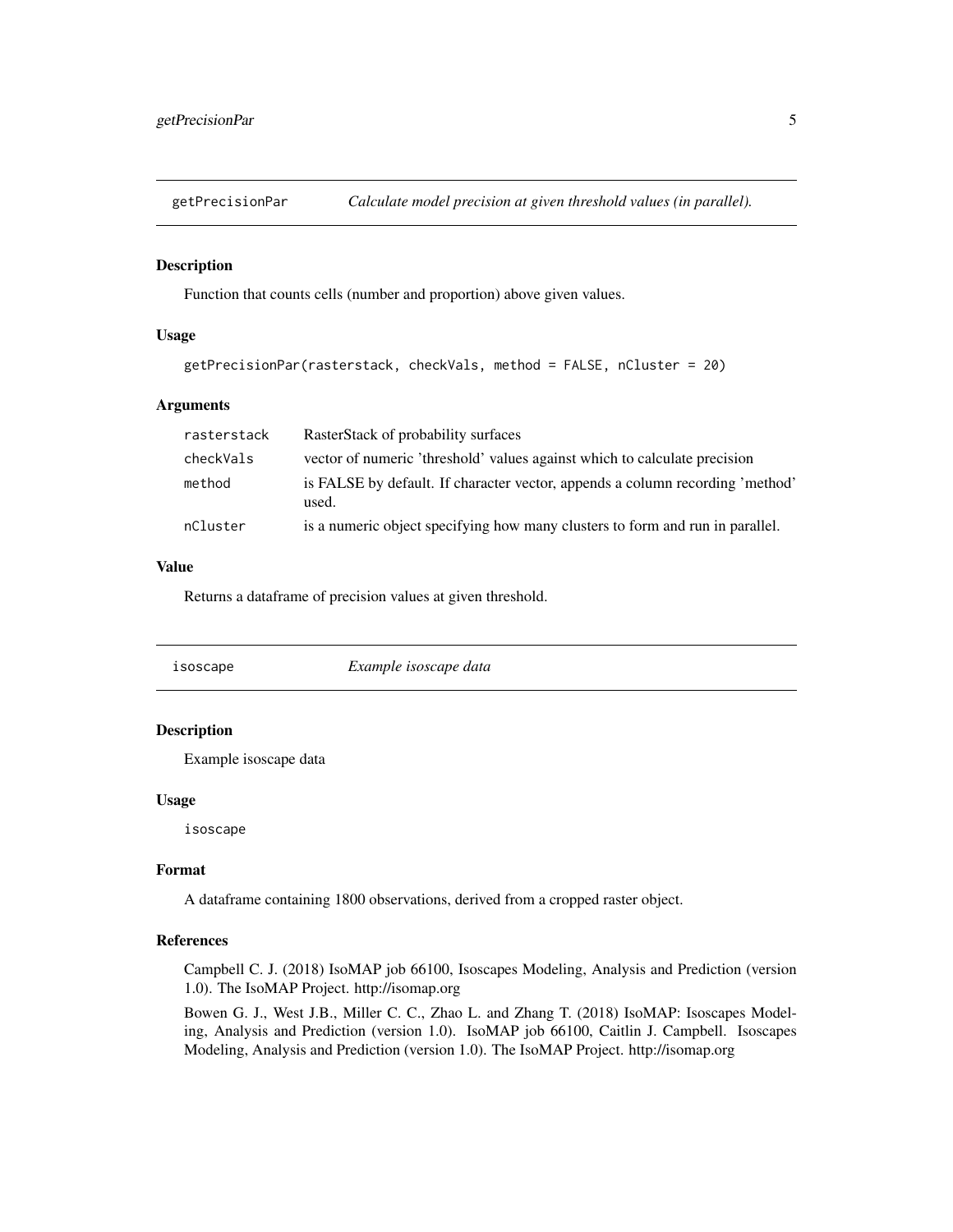#### Examples

iso <- rasterFromXYZ(isoscape)

isoscape\_sd *Example isoscape standard deviation data*

#### **Description**

Example isoscape standard deviation data

#### Usage

isoscape\_sd

#### Format

A dataframe containing 1800 observations, derived from a cropped raster object.

#### References

Campbell C. J. (2018) IsoMAP job 66100, Isoscapes Modeling, Analysis and Prediction (version 1.0). The IsoMAP Project. http://isomap.org

Bowen G. J., West J.B., Miller C. C., Zhao L. and Zhang T. (2018) IsoMAP: Isoscapes Modeling, Analysis and Prediction (version 1.0). IsoMAP job 66100, Caitlin J. Campbell. Isoscapes Modeling, Analysis and Prediction (version 1.0). The IsoMAP Project. http://isomap.org

#### Examples

iso\_sd <- rasterFromXYZ(isoscape\_sd)

isotopeAssignmentModel

*Isotope assignment model function*

#### Description

Creates isotope assignment models projections of probable origin. Results returned as a Raster-Stack, with layer names corresponding to individual ID.

#### Usage

```
isotopeAssignmentModel(ID, isotopeValue, SD_indv, precip_raster,
 precip_SD_raster, additionalModel = FALSE, savePath = FALSE,
 nClusters = FALSE)
```
<span id="page-5-0"></span>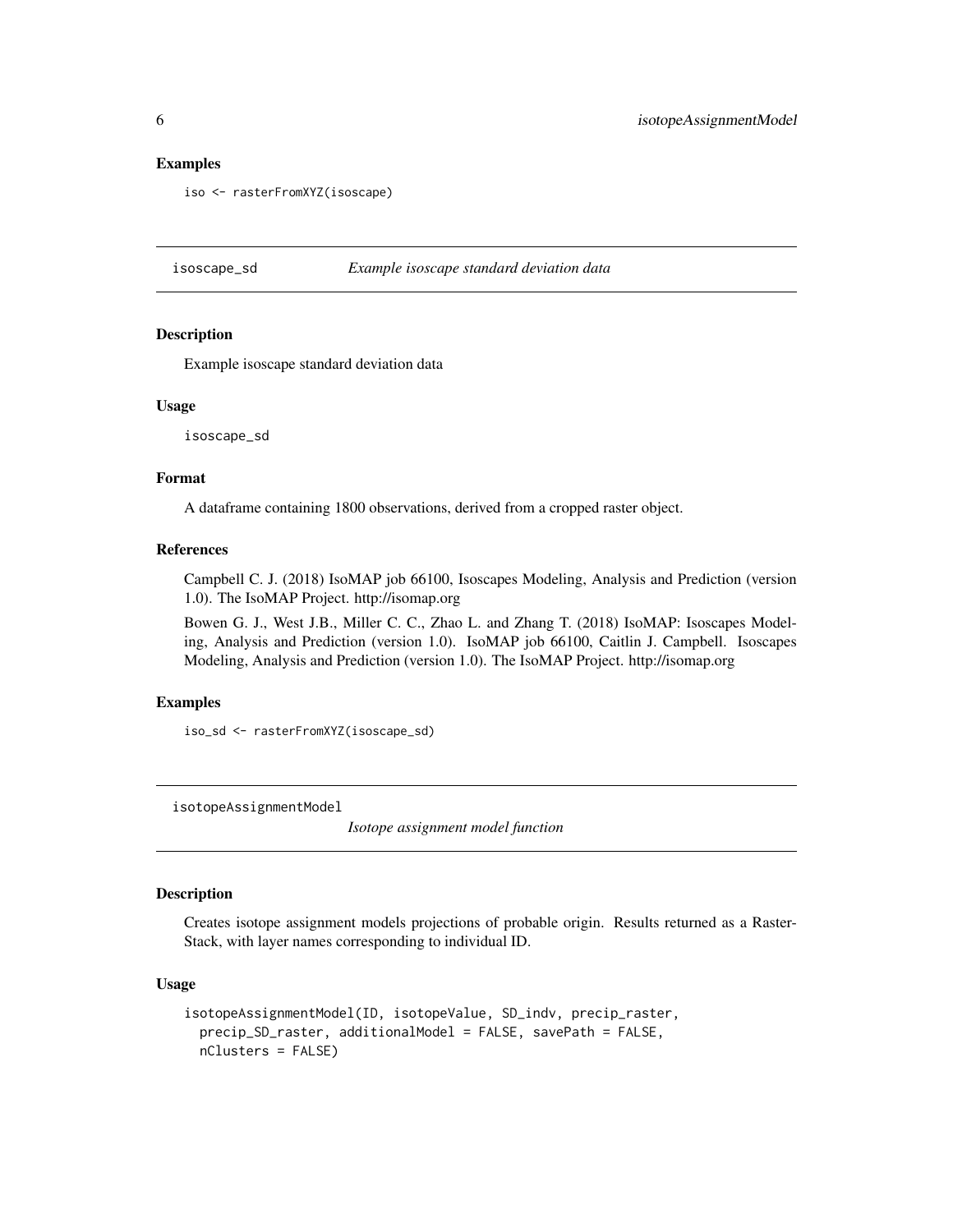#### <span id="page-6-0"></span>Arguments

| ID               | ID value or vector of values (for naming assignment model layers). If missing,<br>will count from 1.                                                                                                              |
|------------------|-------------------------------------------------------------------------------------------------------------------------------------------------------------------------------------------------------------------|
| isotopeValue     | Isotope precipitation value or vector of values.                                                                                                                                                                  |
| SD_indv          | error associated with transfer function fit. Value or vector of values. If missing,<br>will assume value of 0.                                                                                                    |
| precip_raster    | precipitation isoscape raster.                                                                                                                                                                                    |
| precip_SD_raster |                                                                                                                                                                                                                   |
|                  | precipitation isoscape standard deviation raster.                                                                                                                                                                 |
| additionalModel  |                                                                                                                                                                                                                   |
|                  | optional additional model RasterLayer (e.g. an SDM, rasterized range map). If<br>specified, function will return isotope assignment rasters and the product of this<br>additionalModel and each assignmentRaster. |
| savePath         | If specified, function will save results to this path as a '.grd' file.                                                                                                                                           |
| nClusters        | integer of cores to run in parallel with doParallel. Default FALSE.                                                                                                                                               |

#### Examples

```
myiso <- rasterFromXYZ(isoscape)
raster::plot(myiso)
myiso_sd <- rasterFromXYZ(isoscape_sd)
df <- data.frame(
        ID = c(-100, -80, -50),
         isotopeValue = c(-100, -80, -50),
        SD\_indv = rep(5, 3))
assignmentModels <- isotopeAssignmentModel(
                        ID = df$ID,isotopeValue = df$isotopeValue,
                        SD_indv = df$SD_indv,
                        precip_raster = myiso,
                        precip_SD_raster = myiso_sd,
                        nClusters = FALSE
                        )
raster::plot(assignmentModels)
```
makecumsumSurface *Create cumulative sum probability surface*

#### Description

Converts normalized probability surface (e.g. one layer output of isotopeAssignmentModel function) to cumulative sum surfaces, i.e., one where the new value of a given cell is equal to the sum of all old values less than or equal to the old value of the cell.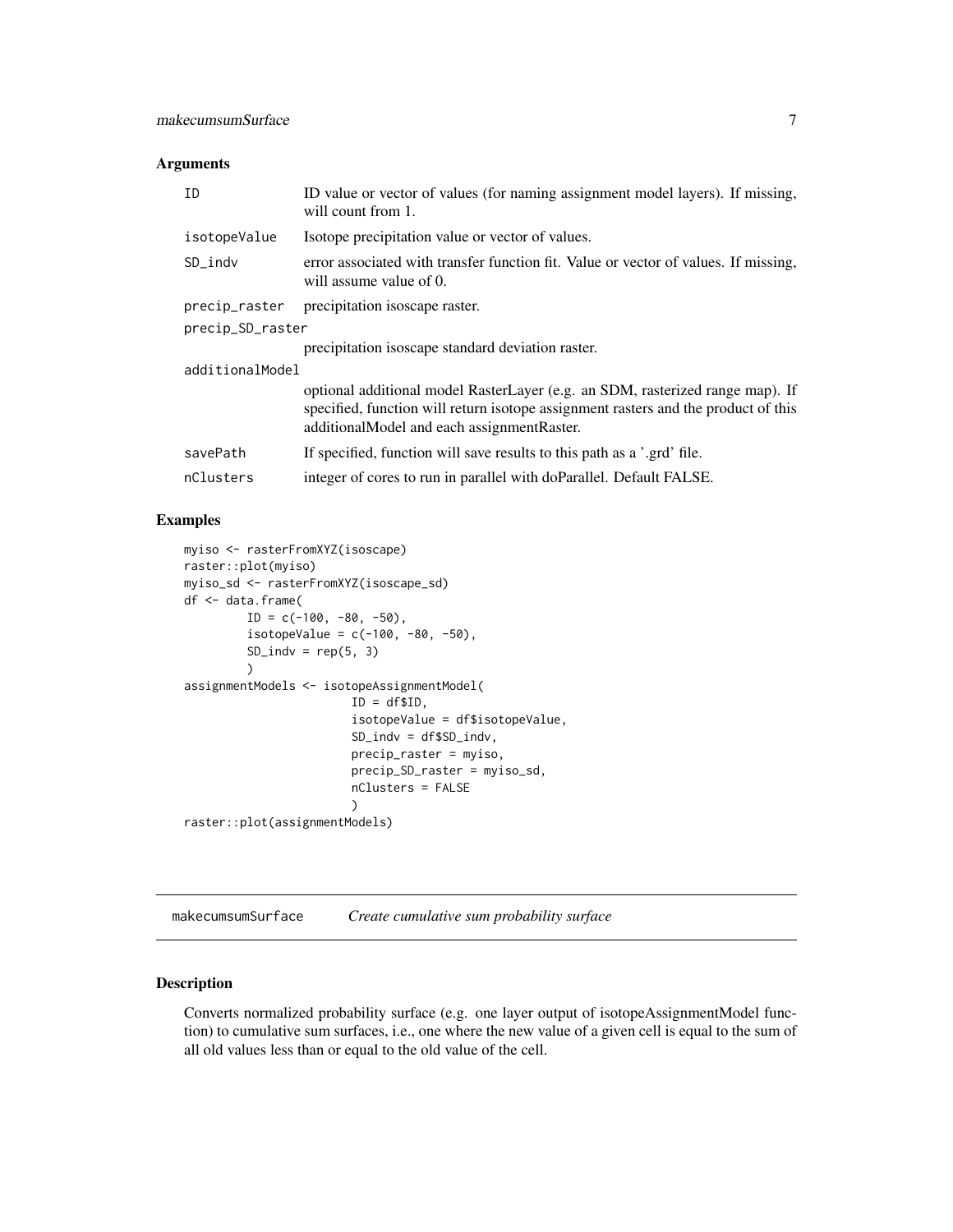#### <span id="page-7-0"></span>Usage

```
makecumsumSurface(indivraster, rescale = FALSE, rename = FALSE)
```
#### Arguments

| indivraster | Normalized probability surface RasterLayer                                  |
|-------------|-----------------------------------------------------------------------------|
| rescale     | Rescale between 0 and 1? Defaults to FALSE.                                 |
| rename      | Character value to append to raster name (e.g. " odds"). Defaults to FALSE. |

#### Value

Returns RasterLayer rescaled to Cumulative Sum values.

#### Examples

```
# Generate example probability surfaces.
myiso <- rasterFromXYZ(isoscape)
myiso_sd <- rasterFromXYZ(isoscape_sd)
df <- data.frame(
        ID = c(-100, -80, -50),
        isotopeValue = c(-100, -80, -50),
        SD\_indv = rep(5, 3))
assignmentModels <- isotopeAssignmentModel(
        ID = df$ID,
        isotopeValue = df$isotopeValue,
        SD_indv = df$SD_indv,
        precip_raster = myiso,
        precip_SD_raster = myiso_sd,
        nClusters = FALSE
        )
# Convert to cumulative sum surface.
cumulative_sum_surface <- stack(
     lapply( unstack( assignmentModels ), makecumsumSurface )
     )
plot(cumulative_sum_surface)
```
makeOddsSurfaces *Convert probability surface to odds-ratio surface*

#### Description

Converts normalized probability surface (e.g. one layer output of isotopeAssignmentModel function) to Odds Ratio surfaces.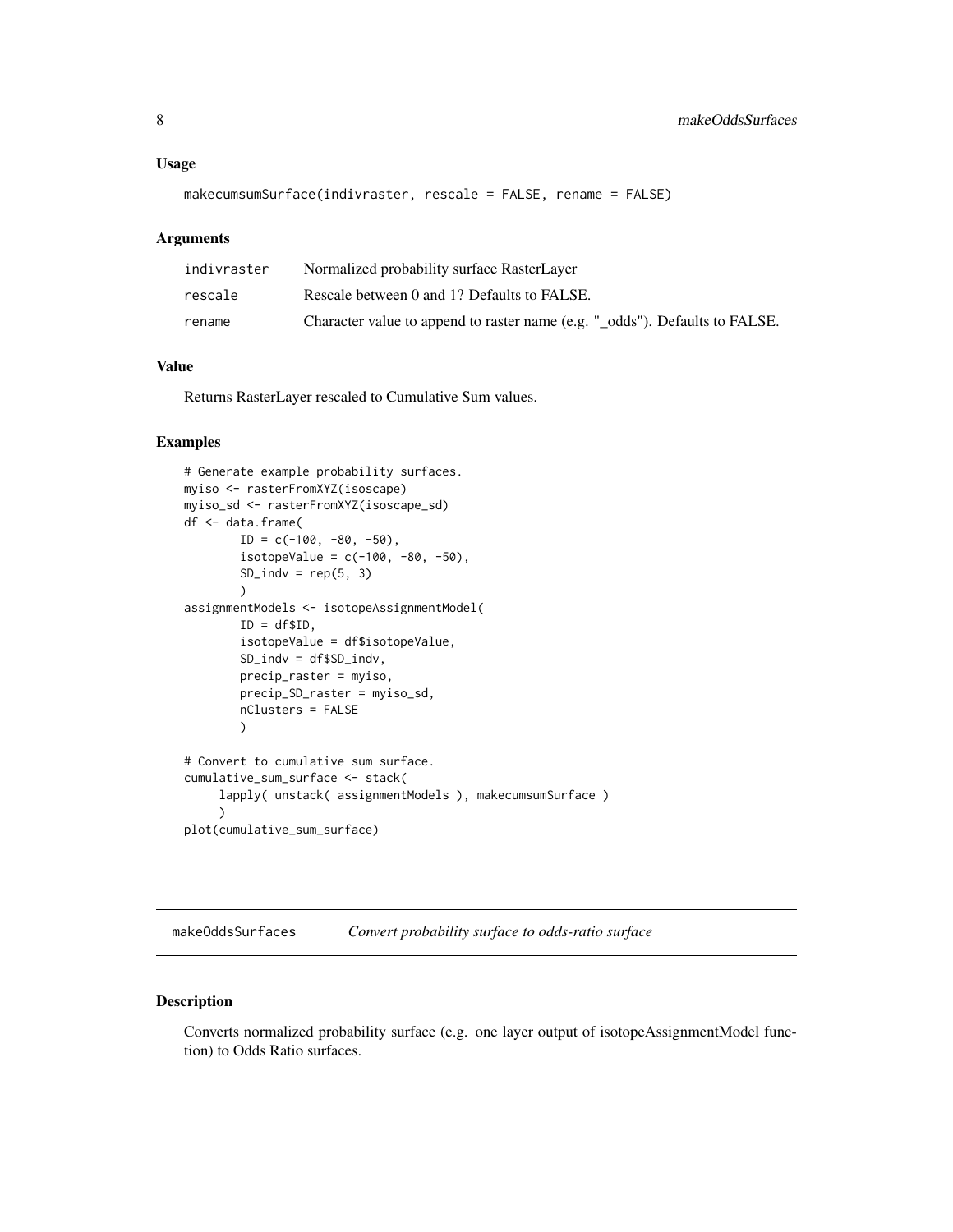#### <span id="page-8-0"></span>Usage

```
makeOddsSurfaces(probabilitySurface, rename = FALSE)
```
#### Arguments

| probabilitySurface |                                                                             |
|--------------------|-----------------------------------------------------------------------------|
|                    | Normalized probability surface RasterLayer                                  |
| rename             | Character value to append to raster name (e.g. "_odds"). Defaults to FALSE. |

#### Value

Returns RasterLayer rescaled to Odds Ratio values.

#### Examples

```
# Generate example probability surfaces.
myiso <- rasterFromXYZ(isoscape)
myiso_sd <- rasterFromXYZ(isoscape_sd)
df <- data.frame(
         ID = c(-100, -80, -50),
         isotopeValue = c(-100, -80, -50),
         SD\_indv = rep(5, 3))
assignmentModels <- isotopeAssignmentModel(
         ID = df$ID,isotopeValue = df$isotopeValue,
         SD_indv = df$SD_indv,
         precip_raster = myiso,
         precip_SD_raster = myiso_sd,
         nClusters = FALSE
         )
# Convert to odds ratio surfaces.
odds_ratio_surface <- stack(
   lapply( unstack(assignmentModels), makeOddsSurfaces )
   \lambdaplot(odds_ratio_surface)
```
makeQuantileSimulationSurface

*Create quantile-simulation surfaces*

#### Description

Converts normalized probability surfaces (e.g. one layer output of isotopeAssignmentModel function) to quantile surfaces.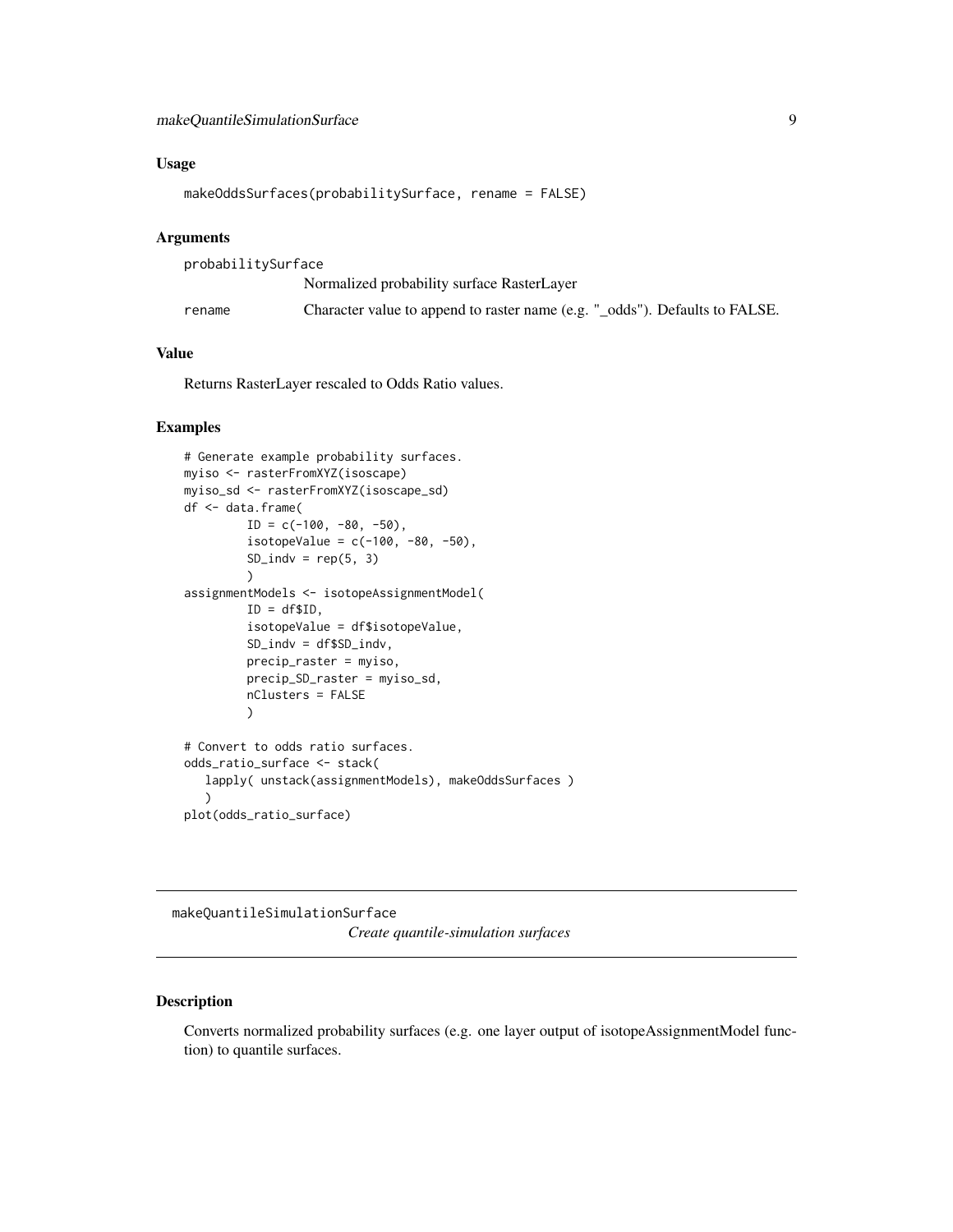#### Usage

```
makeQuantileSimulationSurface(probabilitySurface, ValidationQuantiles,
  rename = FALSE, rescale = TRUE)
```
#### Arguments

| probabilitySurface  |                                                                                                                                                                                                                                             |
|---------------------|---------------------------------------------------------------------------------------------------------------------------------------------------------------------------------------------------------------------------------------------|
|                     | Normalized probability surface RasterLayer.                                                                                                                                                                                                 |
| ValidationQuantiles |                                                                                                                                                                                                                                             |
|                     | Vector of quantile values from known-origin individuals, against which to com-<br>pare each value within the probability surface. Each value must be between 0<br>and $1$ .                                                                 |
| rename              | Character value to append to raster name (e.g. " quantile Simulation"). Defaults<br>to FALSE.                                                                                                                                               |
| rescale             | If rescale = TRUE, returns surface showing proportion of times each surface<br>cell value fell within the validation quantiles distribution. If rescale = FALSE,<br>returns discrete number of times the cell fell within the distribution. |

#### Value

Returns RasterLayer rescaled to quantile values.

```
# Generate example probability surfaces.
library
myiso <- raster::rasterFromXYZ(isoscape)
myiso_sd <- raster::rasterFromXYZ(isoscape_sd)
df <- data.frame(
         ID = c(-100, -80, -50),
         isotopeValue = c(-100, -80, -50),
         SD\_indv = rep(5, 3))
assignmentModels <- isotopeAssignmentModel(
         ID = df$ID,isotopeValue = df$isotopeValue,
         SD_indv = df$SD_indv,
         precip_raster = myiso,
         precip_SD_raster = myiso_sd
         \lambda# Example known-origin quantile data.
q <- rweibull(20000, 6, .98)
q \leq - sample( q[ q \geq -0 8 q \leq -1 ], 10000, replace = TRUE)
hist(q)
# Convert to quantile surfaces.
quantileSimulation_surface <- raster::stack(
                  lapply(
                            unstack(assignmentModels),
```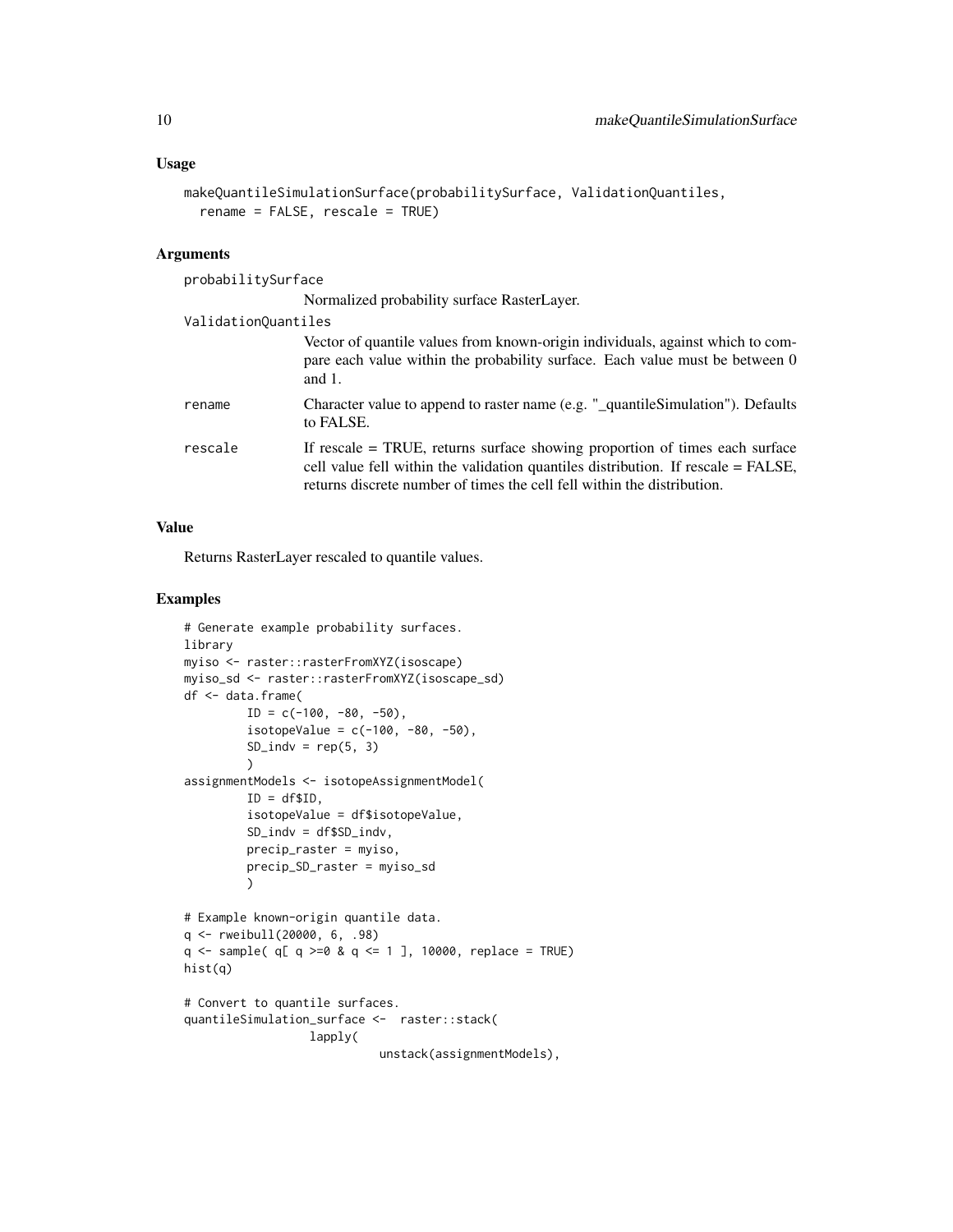makeQuantileSimulationSurface, ValidationQuantiles = q)

```
plot(quantileSimulation_surface)
```
)

makeQuantileSurfaces *Convert probability surface to probability-quantile surface*

#### Description

Converts normalized probability surface (e.g. one layer output of isotopeAssignmentModel function) to quantile surfaces.

#### Usage

makeQuantileSurfaces(probabilitySurface, rename = FALSE)

#### Arguments

| probabilitySurface |                                                                                 |
|--------------------|---------------------------------------------------------------------------------|
|                    | Normalized probability surface RasterLayer                                      |
| rename             | Character value to append to raster name (e.g. "_quantile"). Defaults to FALSE. |

#### Value

Returns RasterLayer rescaled to quantile values.

#### Examples

```
# Generate example probability surfaces.
myiso <- rasterFromXYZ(isoscape)
myiso_sd <- rasterFromXYZ(isoscape_sd)
df <- data.frame(
         ID = c(-100, -80, -50),
         isotopeValue = c(-100, -80, -50),
         SD\_indv = rep(5, 3))
assignmentModels <- isotopeAssignmentModel(
         ID = df$ID,
         isotopeValue = df$isotopeValue,
         SD_indv = df$SD_indv,
         precip_raster = myiso,
         precip_SD_raster = myiso_sd,
         nClusters = FALSE
         )
```
# Convert to quantile surfaces. quantile\_surface <- raster::stack( lapply( unstack(assignmentModels), makeQuantileSurfaces) ) plot(quantile\_surface)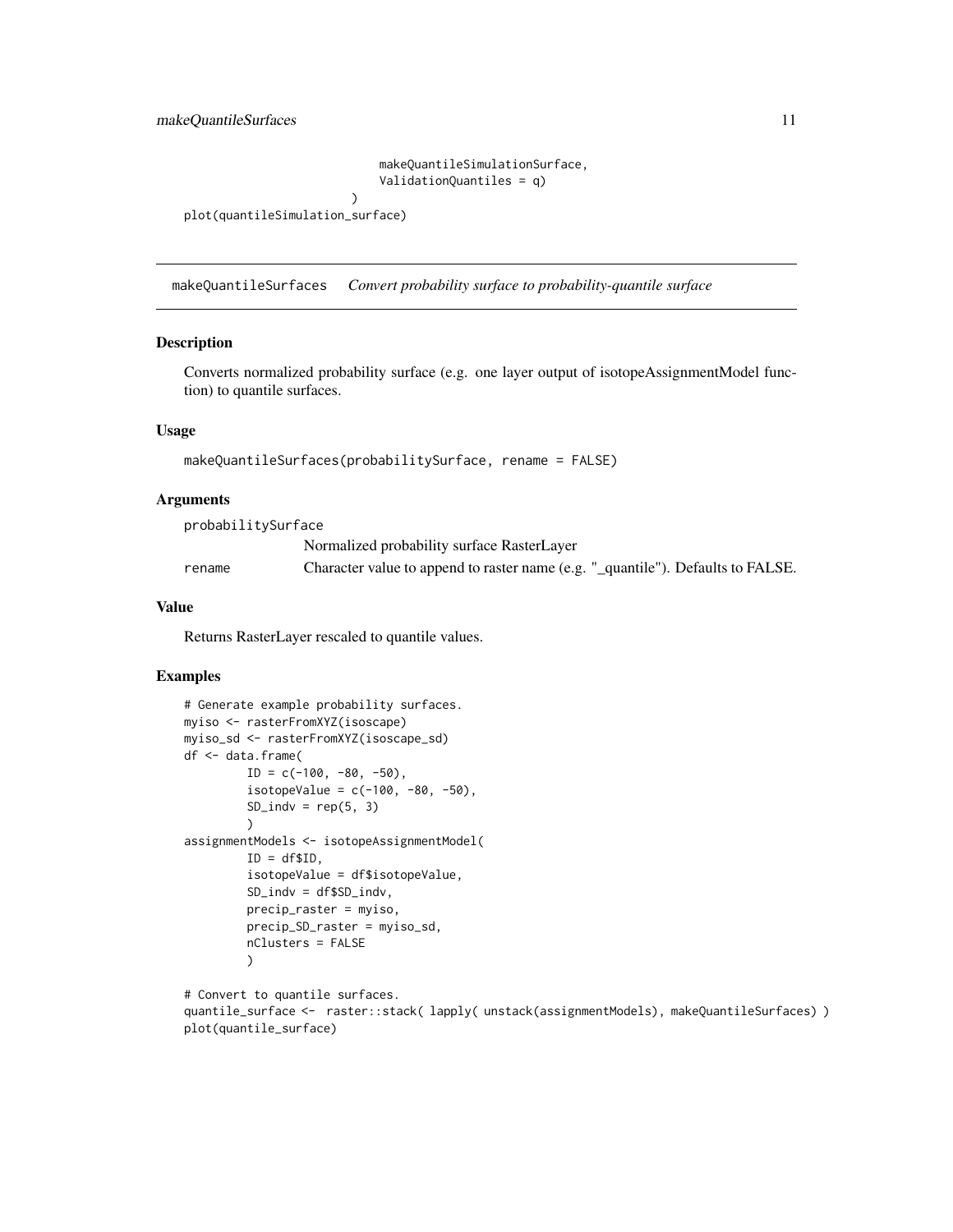```
meanAggregateClusterProbability
```
*Create mean aggregate probability-of-origin surfaces for each cluster.*

#### Description

Subset probability-of-origin surfaces by cluster assignment and find mean aggregate probability-oforigin surface for each clustered group.

#### Usage

```
meanAggregateClusterProbability(indivIDs, clusters, surfaces,
  nClust = FALSE)
```
#### Arguments

| indivIDs | Vector of individual ID variables corresponding to surface names.                                                                                 |
|----------|---------------------------------------------------------------------------------------------------------------------------------------------------|
| clusters | Vector of cluster IDs, in an order corresponding to 'indivIDs'.                                                                                   |
| surfaces | Stack of probability-of-origin surfaces for all individuals. Object of class 'Raster-<br>Stack.'                                                  |
| nClust   | Create and apply a multi-core cluster for faster processing using 'raster' and<br>'parallel' packages. Defaults to 'FALSE' (i.e., no clustering). |

```
# Create and cluster example assignment surfaces.
myiso <- rasterFromXYZ(isoscape)
myiso_sd <- rasterFromXYZ(isoscape_sd)
df <- data.frame(
        ID = LETTERS[1:9],isotopeValue = seq(-120, -25, length.out = 9),
        SD\_indv = rep(5, 9))
assignmentModels <- isotopeAssignmentModel(
         ID = df$ID,isotopeValue = df$isotopeValue,
         SD_indv = df$SD_indv,
         precip_raster = myiso,
         precip_SD_raster = myiso_sd,
         nClusters = FALSE
         )
mySimilarityMatrix <- simmatrixMaker(assignmentModels)
cS <- clusterSimmatrix(
         simmatrix = mySimilarityMatrix,
         r = \text{seq}(.7, 1.4, \text{by} = .1)\lambda# Cut clusters.
```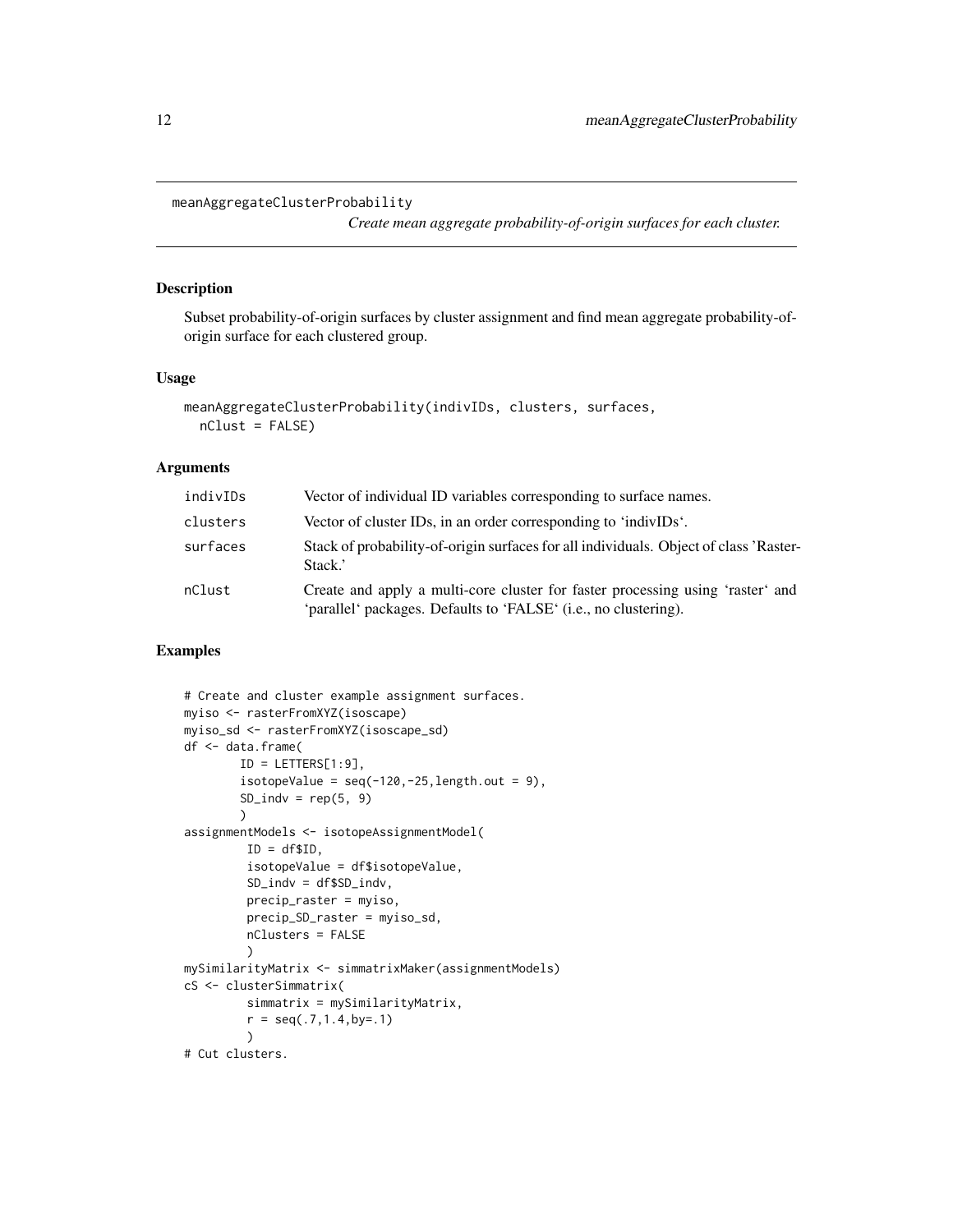#### <span id="page-12-0"></span>oddsAtSamplingLocation 13

```
myheight <- 0.25
df$cluster <- dendextend::cutree(cS$hclust, h = myheight)
# Create mean aggregate surfaces.r p
meanSurfaces <- meanAggregateClusterProbability(
         indivIDs = df$ID,
         clusters = df$cluster,
         surfaces = assignmentModels,
         nClust = FALSE
         )
```
oddsAtSamplingLocation

*Odds ratio at coordinates function*

#### Description

Function estimates percentile of each non-NA value within a RasterLayer using the empirical cumulative distribution function, and extracts value at location specified. For more information, see help(ecdf).

#### Usage

oddsAtSamplingLocation(indivraster, Lat, Lon)

#### Arguments

| indivraster | RasterLayer representing normalized probability of origin surface |
|-------------|-------------------------------------------------------------------|
| Lat         | Integer latitude                                                  |
| Lon         | Integer longitude                                                 |

```
# Generate example probability surface.
myiso <- raster::rasterFromXYZ(isoscape)
myiso_sd <- rasterFromXYZ(isoscape_sd)
exampleSurface <- isotopeAssignmentModel(
        ID = "A",isotopeValue = -100,
        SD\_indv = 5,
        precip_raster = myiso,
        precip_SD_raster = myiso_sd,
        nClusters = FALSE
        )
# Calculate odds ratio at specific point.
set.seed(1)
x <- sample( which( !is.na(exampleSurface[]) ), size = 1)
pt <- raster::xyFromCell(exampleSurface, x)
oddsAtSamplingLocation(exampleSurface, Lat = pt[2], Lon = pt[1])
```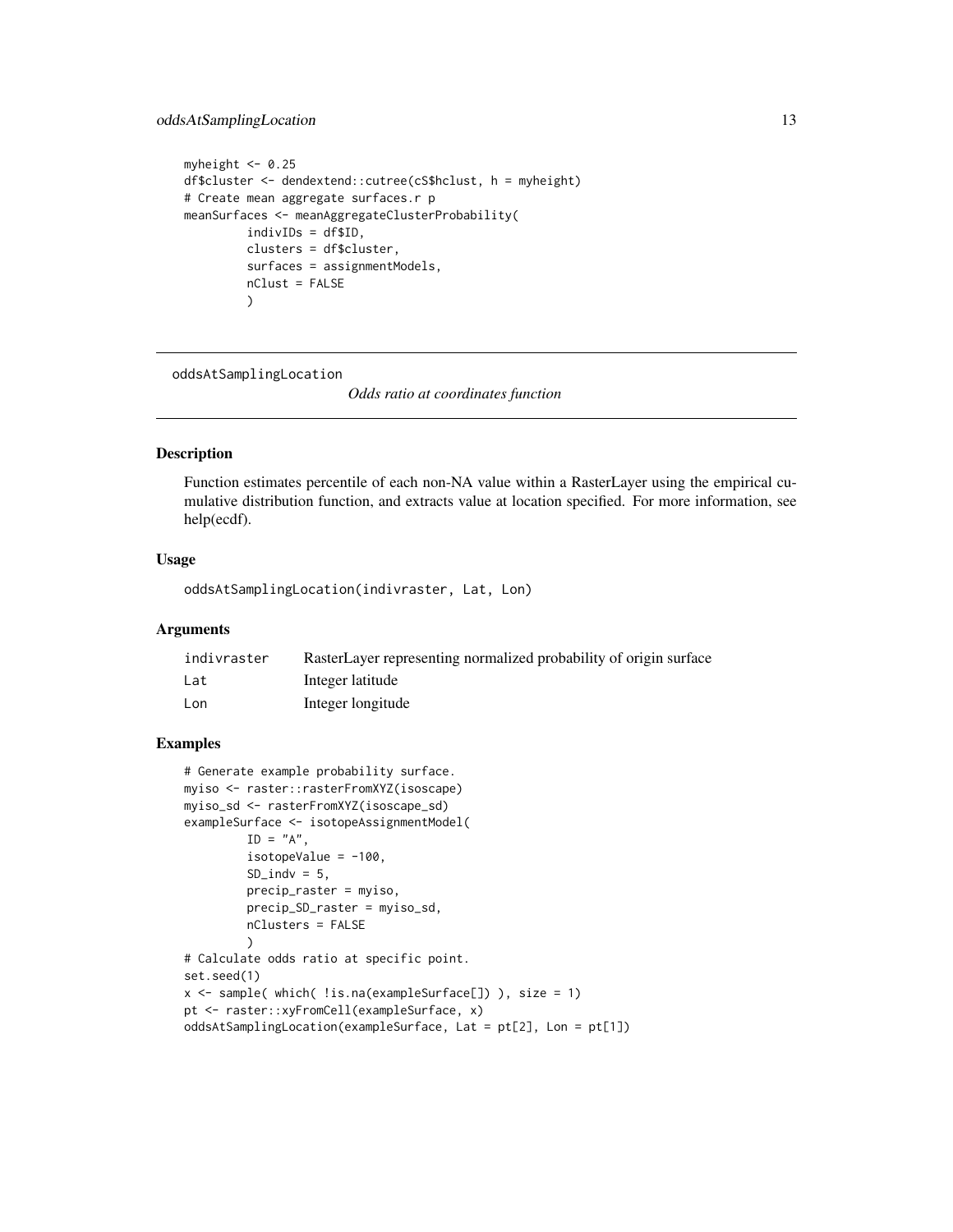```
projectSummaryMaxSurface
```
*Project probability-of-origin surfaces into one summary surface.*

#### Description

Create a summary surface showing which RasterLayer in a Stack has the highest value at a given location. For each cell in a RasterStack, this function returns the identity of the RasterLayer with the highest value at that cell. This surface is intended as a visual summary of common origins, not a basis for quantitative analysis.

#### Usage

```
projectSummaryMaxSurface(surfaces, nClust = FALSE)
```
#### **Arguments**

| surfaces | Object of class "RasterStack", where each layer represents a probability-of-<br>origin surface                                                    |
|----------|---------------------------------------------------------------------------------------------------------------------------------------------------|
| nClust   | Create and apply a multi-core cluster for faster processing using 'raster' and<br>'parallel' packages. Defaults to 'FALSE' (i.e., no clustering). |

```
# Create and cluster example assignment surfaces.
myiso <- rasterFromXYZ(isoscape)
myiso_sd <- rasterFromXYZ(isoscape_sd)
assignmentModels <- isotopeAssignmentModel(
        ID = LETTERS[1:4],isotopeValue = seq(-120, -25, length.out = 4),
        SD\_indv = rep(5, 4),
        precip_raster = myiso,
        precip_SD_raster = myiso_sd,
        nClusters = FALSE
        )
raster::plot(assignmentModels)
# Project mean aggregate surfaces into space.
summaryMap <- projectSummaryMaxSurface(
        surfaces = assignmentModels,
        nClust = FALSE
        )
raster::plot(summaryMap)
```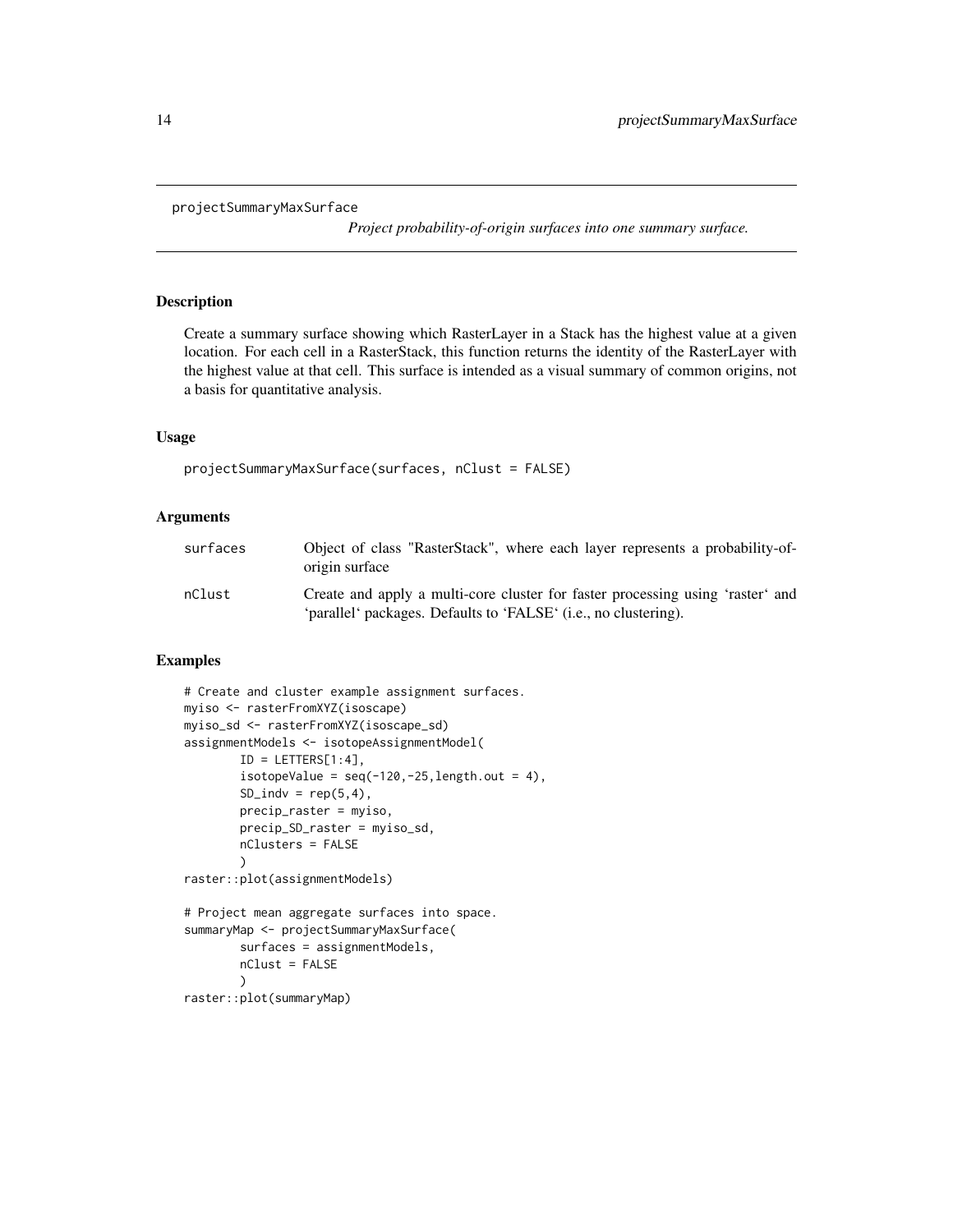<span id="page-14-0"></span>quantileAtSamplingLocation

*Quantile at coordinates function*

#### Description

Function estimates percentile of each non-NA value within a RasterLayer using the empirical cumulative distribution function, and extracts value at location specified. For more information, see help(ecdf).

#### Usage

quantileAtSamplingLocation(indivraster, Lat, Lon)

#### Arguments

| indivraster | A RasterLayer representing normalized probability of origin surface                                                                                                                                                                                                                                                                                                                                                                                                                                                                                                                     |
|-------------|-----------------------------------------------------------------------------------------------------------------------------------------------------------------------------------------------------------------------------------------------------------------------------------------------------------------------------------------------------------------------------------------------------------------------------------------------------------------------------------------------------------------------------------------------------------------------------------------|
| Lat         | Integer latitude                                                                                                                                                                                                                                                                                                                                                                                                                                                                                                                                                                        |
| Lon         | Integer longitude                                                                                                                                                                                                                                                                                                                                                                                                                                                                                                                                                                       |
|             | # @examples # Generate example probability surface. myiso <- raster::rasterFromXYZ(isoscape)<br>myiso_sd <- rasterFromXYZ(isoscape_sd) exampleSurface <- isotopeAssign-<br>mentModel(ID = "A", isotopeValue = $-100$ , SD_indv = 5, precip_raster = my-<br>iso, precip_SD_raster = myiso_sd, nClusters = $FALSE$ ) # Calculate quantile<br>probability value at specific point. set.seed(1) $x \leq$ -sample(which(!is.na(exampleSurface[])<br>), size = 1) pt <- raster::xyFromCell(exampleSurface, x) quantileAtSamplingLo-<br>cation(exampleSurface, Lat = $pt[2]$ , Lon = $pt[1]$ ) |

schoenersD *Calculates Schoener's D-value between two RasterLayers.*

#### Description

RasterLayers must have identical resolutions and extents.

#### Usage

schoenersD(rast1, rast2)

#### Arguments

| rast1 | Input RasterLayer   |
|-------|---------------------|
| rast2 | Input RasterLayer 2 |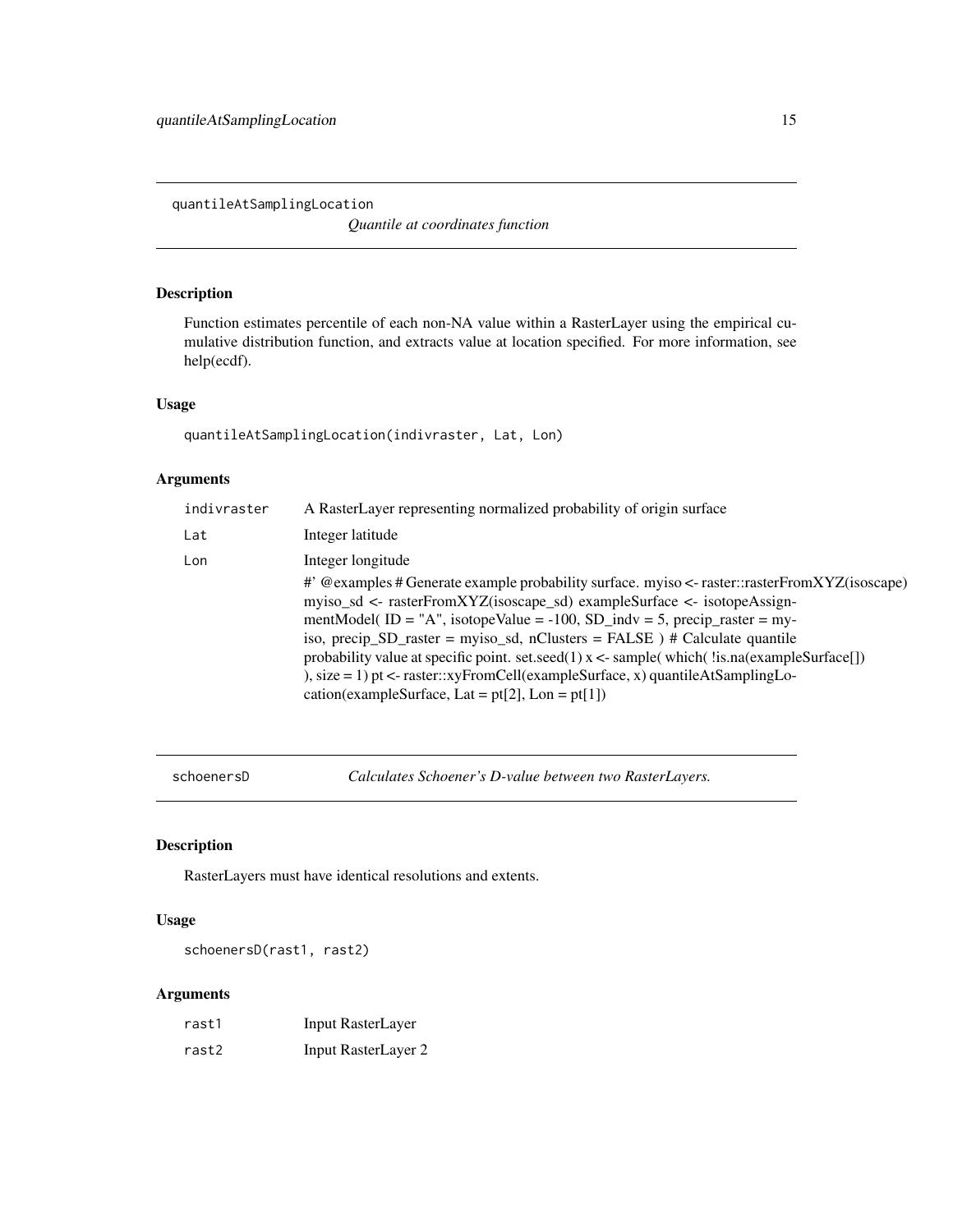#### <span id="page-15-0"></span>Details

Applies pairwise comparisons of Schoener's D-metric between each RasterLayer in a RasterStack to populate a similarity matrix.

#### Examples

```
# Generate example probability surfaces.
myiso <- raster::rasterFromXYZ(isoscape)
myiso_sd <- raster::rasterFromXYZ(isoscape_sd)
df <- data.frame(
        ID = c(-100, -80, -50),
        isotopeValue = c(-100, -80, -50),
        SD\_indv = rep(5, 3)\lambdaassignmentModels <- isotopeAssignmentModel(
        ID = df$ID,isotopeValue = df$isotopeValue,
        SD_indv = df$SD_indv,
        precip_raster = myiso,
        precip_SD_raster = myiso_sd,
        nClusters = FALSE
        \lambda# Calculate Schoener's D-metric of spatial similarity between two of the
# example probability surfaces.
schoenersD(assignmentModels[[1]], assignmentModels[[2]])
## 0.969156
```
simmatrixMaker *Generates similarity matrix for RasterStack*

#### Description

Applies pairwise comparisons of Schoener's D-metric between each RasterLayer in a RasterStack to populate a similarity matrix.

#### Usage

```
simmatrixMaker(assignmentRasters, nClusters = FALSE,
 csvSavePath = FALSE)
```
#### **Arguments**

assignmentRasters Input RasterStack nClusters Clusters to create run in parallel using 'doParallel'. Defaults to FALSE. csvSavePath Optional savepath to write similarity matrix to csv file. Defaults to FALSE, will not create csv.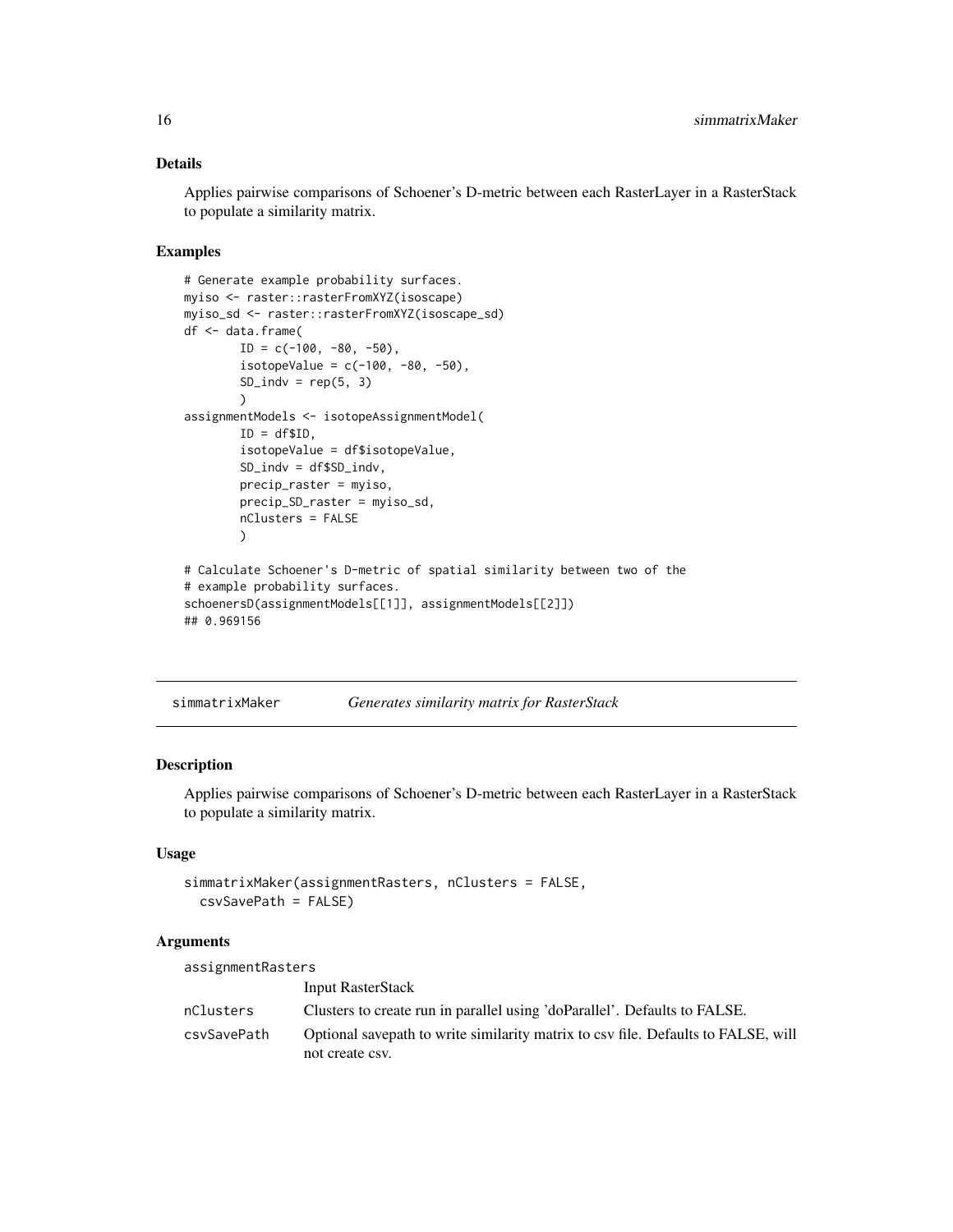#### simmatrixMaker 17

```
# Create probability-of-origin maps to compare.
myiso <- rasterFromXYZ(isoscape)
raster::plot(myiso)
myiso_sd <- rasterFromXYZ(isoscape_sd)
n < -5set.seed(42)
df <- data.frame(
        ID = LETTERS[1:n],
         isotopeValue = sample(-120:-40, n),
         SD\_indv = rep(5, n)\lambdaassignmentModels <- isotopeAssignmentModel(
                        ID = df$ID,isotopeValue = df$isotopeValue,
                        SD_indv = df$SD_indv,
                        precip_raster = myiso,
                        precip_SD_raster = myiso_sd,
                        nClusters = FALSE
                        \lambdaraster::plot(assignmentModels)
# Compare maps with simmatrixMaker.
simmatrixMaker(assignmentModels, nClusters = FALSE, csvSavePath = FALSE)
```